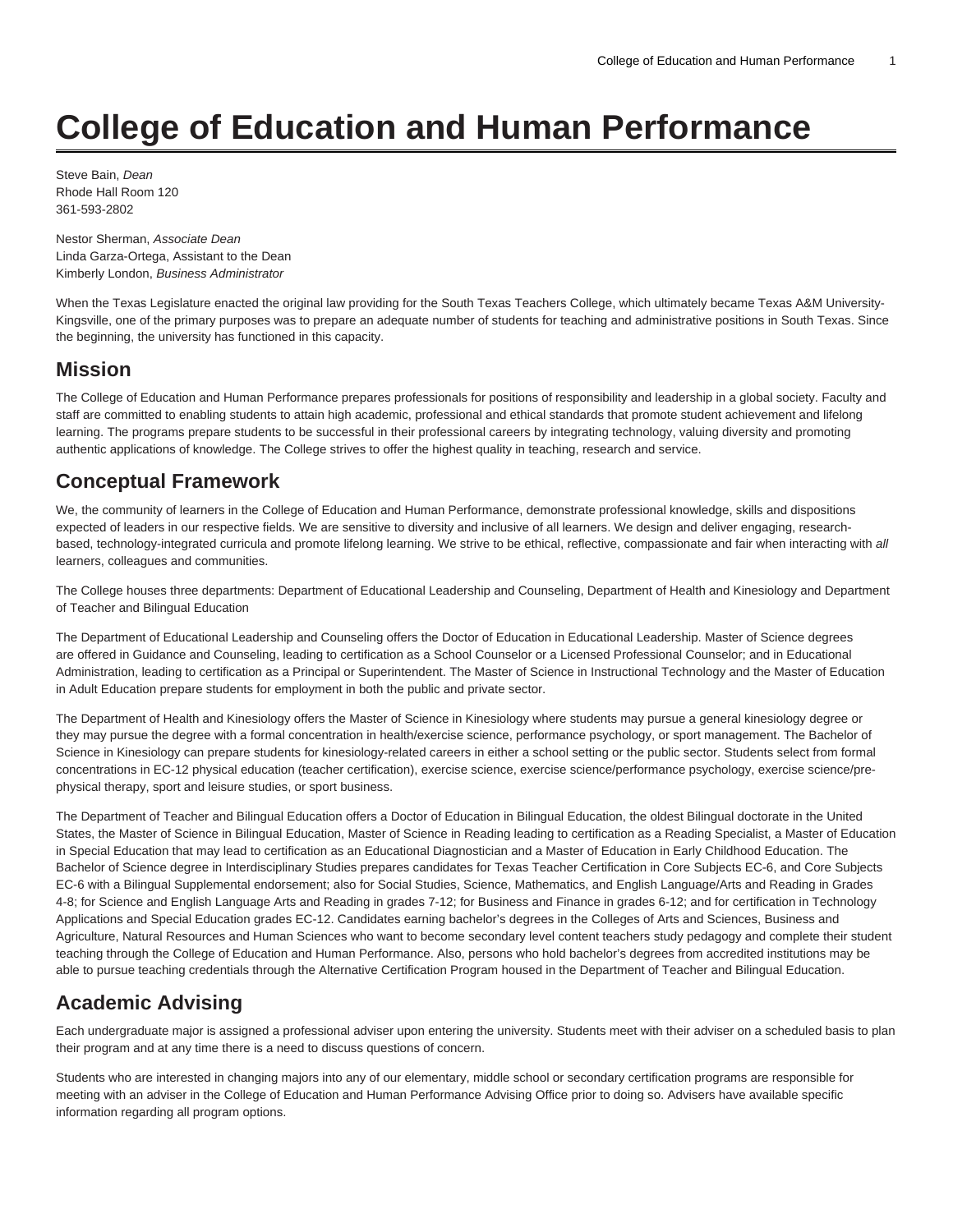# **Accreditation**

Texas A&M University-Kingsville is accredited by the Commission on Colleges of the Southern Association of Colleges and Schools. The educator preparation program is fully accredited by the Texas State Board for Educator Certification (SBEC), based on the combined performance of all our candidates on the Texas Examinations of Educator Standards (TExES). Texas A&M University-Kingsville has received **ACCREDITED** status from SBEC for each year that the Texas system has been in effect.

# **Title II Report Card**

Title II of the Higher Education Amendments of 1998 requires an annual reporting from states and universities based upon the pass rates of their students on the tests required for completing programs leading to their initial teaching certificates. The pass rates for the Department of Education can be found on the Texas A&M University-Kingsville Education web site as soon as the information is released by the Texas State Board for Educator Certification (SBEC).

**NOTE: The following sections provide general information about programs in the College of Education and Human Performance. Additional regulations for educator certification may take effect during the years of this catalog and may require changes that could not be foreseen at the time of printing. Changes that become effective in response to rulings by the State Board for Educator Certification and the Texas Higher Education Coordinating Board may apply to current and prospective students.**

# **The Educator Preparation Program**

Rhode Hall Room 112D 361-593-2894

The Educator Preparation Program at Texas A&M University-Kingsville is administered through the College of Education and Human Performance Center for Educator Preparation Services (CEPS). The program is field-based and is conducted at least 50% of the time at public or private school sites. Students interested in elementary certification may seek certification in early childhood (EC) through grade six or certification in grades four through eight in the specialization areas of mathematics, science, social studies, or English Language Arts and Reading.

The elementary program is divided into four semesters of study starting in the first semester of the junior year (60 semester hours) and upon acceptance into the teacher education program. Application packets for the educator preparation program are available in the Center for Educator Preparation Services along with a listing of assigned advisers. Field experiences include assignments for two semesters in EC-8 public and private school classrooms, according to the certification levels selected (EC-6 or 4-8). Fields experience assignments are in pre-arranged collaborating area schools. Student teaching is done the final semester and involves working full days for one semester. Student teaching begins the day school begins, spring or fall, rather than when university classes begin.

The secondary (6/7-12)/all-level (EC-12) certification program usually begins in the second semester of the junior year and is a three semester fieldbased program. The first semester students are placed in a middle school or high school and the second semester students are placed in a high school. During the first and second semesters, several courses are field-based approximately 60% of the time. The student teaching experience in the third semester is 100% field-based. All EDED and EDSE courses (other than student teaching) must be successfully completed before the student teaching experience.

# **Degree Plans**

Students declaring EC-6, 4-8, 6/7-12 or EC-12 Interdisciplinary Studies as a major should schedule an appointment with a College of Education and Human Performance adviser to plan and develop a draft degree plan. After appropriate College of Education and Human Performance personnel (adviser, certification officer, and dean) sign the degree plan, it then becomes the official plan that students follow to graduation. Changes and course substitutions to the plan must be approved by the student's adviser, certification officer, dean of education and dean of other colleges (when changes involve courses from other colleges). Changes may also occur when the State Board for Educator Certification mandates changes in the teacher preparation program or certification areas.

Other secondary/all level degree plans may be obtained from the department of the student's major field, and students should also meet with the secondary/all level education coordinator by the sophomore year.

# **Educator Certification in Texas**

Rhode Hall Room 112 361-593-2894

The college maintains an Educator Certification Office to assist individuals with eligibility for educator credentialing. The present certification rules in Texas became effective September 1, 1999. The Standard Certificate, issued by the State Board of Educator Certification, replaces the lifetime Provisional and Professional certificates for all certificate programs completed after September 1, 1999. It is a renewable credential which must be renewed every five years to remain valid.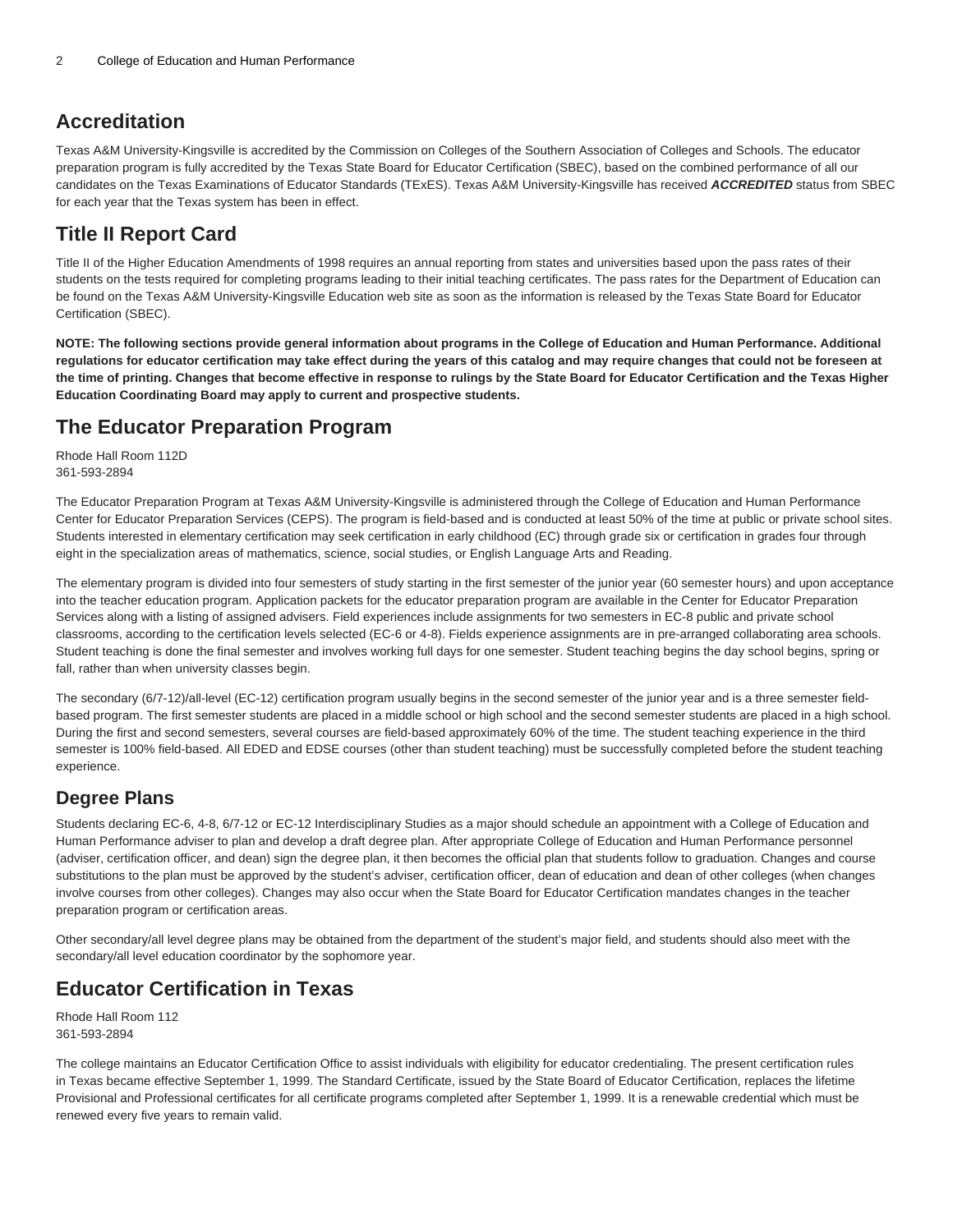# **The Initial Standard Certificate**

The initial certificate for beginning teachers may be obtained by completion of an appropriate undergraduate program culminating in a baccalaureate degree. A student seeking initial certification is required to have a minimum cumulative grade point average of 2.75 plus a minimum 2.75 average in courses constituting the teaching field(s) and delivery system(s) (Bilingual Education, Early Childhood Education, Special Education).

In order to be recommended for initial certification or for additional teaching fields or areas of specialization, or for supplemental certificates, all persons are required to achieve a satisfactory level of performance on the Texas Examinations of Educator Standards (TExES). All persons seeking certification in Bilingual Education must also pass the Bilingual Supplemental Test and Bilingual Target Language Proficiency Test (BTLPT).

# **Areas and Levels of Certification**

The State Board for Educator Certification (SBEC) approves subject areas and grade levels for certification. Standards describing the knowledge and skills that a beginning teacher must demonstrate prior to certification have been developed for each certificate. For the years covered by this catalog, beginning teachers will be certified under the certification structure described below.

### **Standard Certificates for Early Childhood-Grade 6 and Grades 4-8**

An undergraduate student seeking a certificate to teach in the elementary schools must complete the work for a Bachelor of Science degree in Interdisciplinary Studies. Requirements include approximately two years of course work in academic foundations courses; a minimum of 12 semester hours of science, 9 semester hours of mathematics and 6 semester hours of reading; 48 semester hours in an interdisciplinary academic major consisting of subjects taught in the elementary grades with 24 semester hours in one or more subject areas or 18 semester hours in a delivery system (Bilingual Education-Spanish, Early Childhood Education, Special Education), 18 semester hours of field-based professional development courses; and 6 semester hours of student teaching.

Texas A&M University-Kingsville offers the Bachelor of Science degree in Interdisciplinary Studies for the following specializations and delivery systems:

- Early Childhood-Grade 6 Core Subjects Core Subjects with Bilingual Supplemental
- Grades 4-8 English Language Arts/Reading Social Studies **Mathematics** Science Core Subjects
- Grades 6-12 Business and Finance
- Grades 7-12 English Language Arts and Reading **Science**
- Early Childhood-Grade 12 Technology Applications Special Education

### **Standard Certificate for Grades 6/7-12**

A student seeking a certificate to teach in the secondary schools of Texas must earn a bachelor's degree in a recognized major. Majors that lead to secondary certification can be found in the colleges of Agriculture and Human Sciences, Arts and Sciences, Business Administration and Education. The introduction to the College of Arts and Sciences has a list of majors offered in that college which lead to teaching certification. To be eligible for certification, the student must spend approximately two years in academic foundations courses; approximately 48 semester hours in selected teaching fields; 18 semester hours in professional development courses; 3 hours in reading and 6 semester hours in student teaching. For further information, students should contact the appropriate chairs of departments offering majors that lead to certification, as well as the coordinator for secondary instruction in the Department of Teacher and Bilingual Education.

### **Standard Certificate for Grades EC-12**

A student seeking a certificate to teach a special subject at all grade levels in Texas schools must complete the work for a Bachelor of Arts or Bachelor of Science degree consisting of approximately two years of course work in academic foundations courses; the required course work in the subject area, including specific courses at both the elementary and secondary levels; and the required professional education courses at the elementary and secondary levels. Texas A&M University-Kingsville offers the all-level certificate in Art, Special Education, Physical Education, Music and Technology Applications. For further information students should contact the chair of the appropriate department, as well as the coordinator for secondary instruction in the Department of Teacher and Bilingual Education.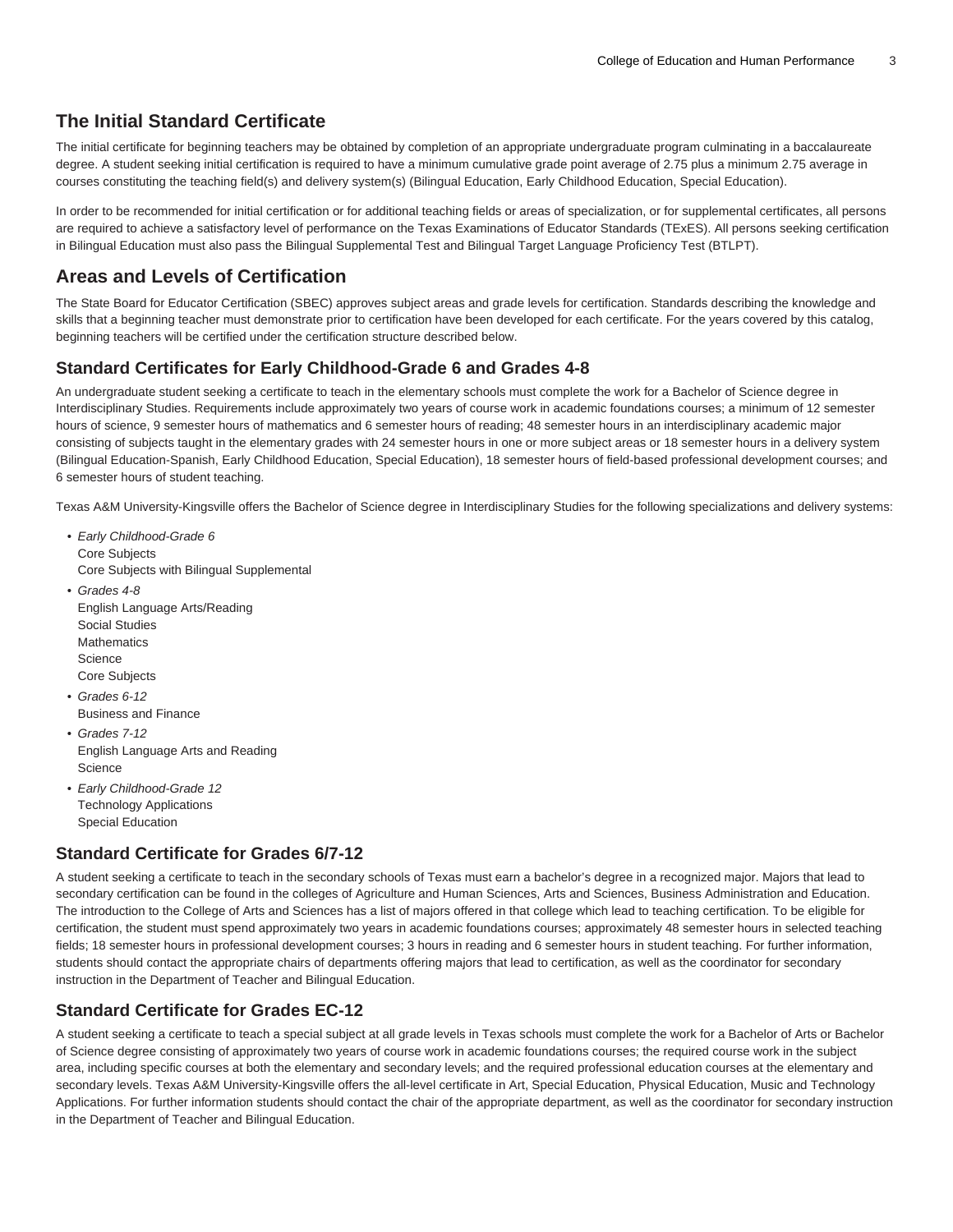### **Standard Certificate for Grades 6-12**

A student seeking a certificate to teach vocational education must earn a Bachelor of Science degree in Agriculture or Human Sciences. Texas A&M University-Kingsville offers the vocational certificates for Agricultural, Food, and Natural Resources and Family and Consumer Sciences. Students should contact the appropriate adviser in the College of Agriculture, Natural Resources and Human Sciences.

### **Post-Baccalaureate Initial Standard Certificate**

Students possessing a bachelor's degree from a regionally accredited institution may be admitted to a special program for initial certification as a teacher. A post-baccalaureate student seeking initial certification is required to have a minimum cumulative grade point average of 2.75 plus a minimum 2.75 average in courses constituting the teaching field(s) and delivery system(s) (Bilingual Education-Spanish, Special Education). In addition, all requirements for admission to professional education courses (listed below) apply. Students interested in post-baccalaureate certification should make an appointment with the program coordinator to have a certification plan developed based on evaluation of the undergraduate transcript.

### **Supplemental Certificates**

Supplemental certificates are designed to attach to the grade level and subject area of a base certificate, and are available in the following areas:

- English as a Second Language
- Special Education
- Bilingual Education

#### **Non-certification Degrees: Kinesiology (Exercise Science), Kinesiology (Exercise Science/Performance Psychology), Kinesiology (Exercise Science/Pre-Physical Therapy), Kinesiology (Sport and Leisure Studies), Kinesiology (Sport Business)**

The Department of Health and Kinesiology offers undergraduate degrees that do not prepare recipients to sit for teacher certification. The Bachelor of Science degrees in Kinesiology (Exercise Science), Kinesiology (Exercise Science/Performance Psychology), Kinesiology (Exercise Science/Pre-Physical Therapy), Kinesiology (Sport and Leisure Studies) and Kinesiology (Sport Business) are designed for students wishing to pursue health-, exercise-, therapy-, movement- or sport-related careers outside of the public school setting. Students should consult the Department of Health and Kinesiology section of the catalog for more information.

# **Admission to Education**

Rhode Hall Room 112 361-593-2894

#### **(NOTE: State requirements sometimes cause changes in university requirements. Please see your academic adviser for the latest updates to the admission requirements.)**

Requirements for admission are subject to change pending ruling made by State Board for Educator Certification.

Students admitted to the university may declare their interest in becoming teachers and initiate a general academic program preparatory to this objective. In addition to applying and being accepted to the university, after successfully completing 60 or more semester hours of study with a minimum cumulative grade point average of 2.75/4.0 (transfer and Texas A&M University-Kingsville course work), the student should request an application to the Educator Preparation Program in the Center for Educator Preparation Services, Rhode Hall 117. Students may not register for 3000 or 4000 level education courses until the application is submitted and approved with a formal offer of admittance. To be admitted to the Educator Preparation Program a student must:

- 1. have completed 60 semester hours including at least 30 semester hours of academic foundations.
- 2. have completed the following or higher:

| Code             | Title                                         | <b>Semester</b><br><b>Credit</b><br><b>Hours</b> |
|------------------|-----------------------------------------------|--------------------------------------------------|
| <b>ENGL 1301</b> | Rhetoric and Composition (with a C or better) | 3                                                |
| <b>ENGL 1302</b> | Rhetoric and Composition (with a C or better) | 3                                                |
| <b>HIST 1301</b> | American History to 1877                      | 3                                                |
| <b>HIST 1302</b> | American History since 1877                   | 3                                                |
| <b>MATH 1314</b> | College Algebra (or higher)                   | 3                                                |

- 3. have an official degree plan on file in the College of Education and Human Performance or submit a copy of the signed degree plan from another college.
- 4. have a cumulative GPA of 2.75 or better (including all transfer work).
- 5. Submit TSI documentation for TSI Complete or Exemption/Waiver.
- 6. have passed the Nelson-Denny Reading Test.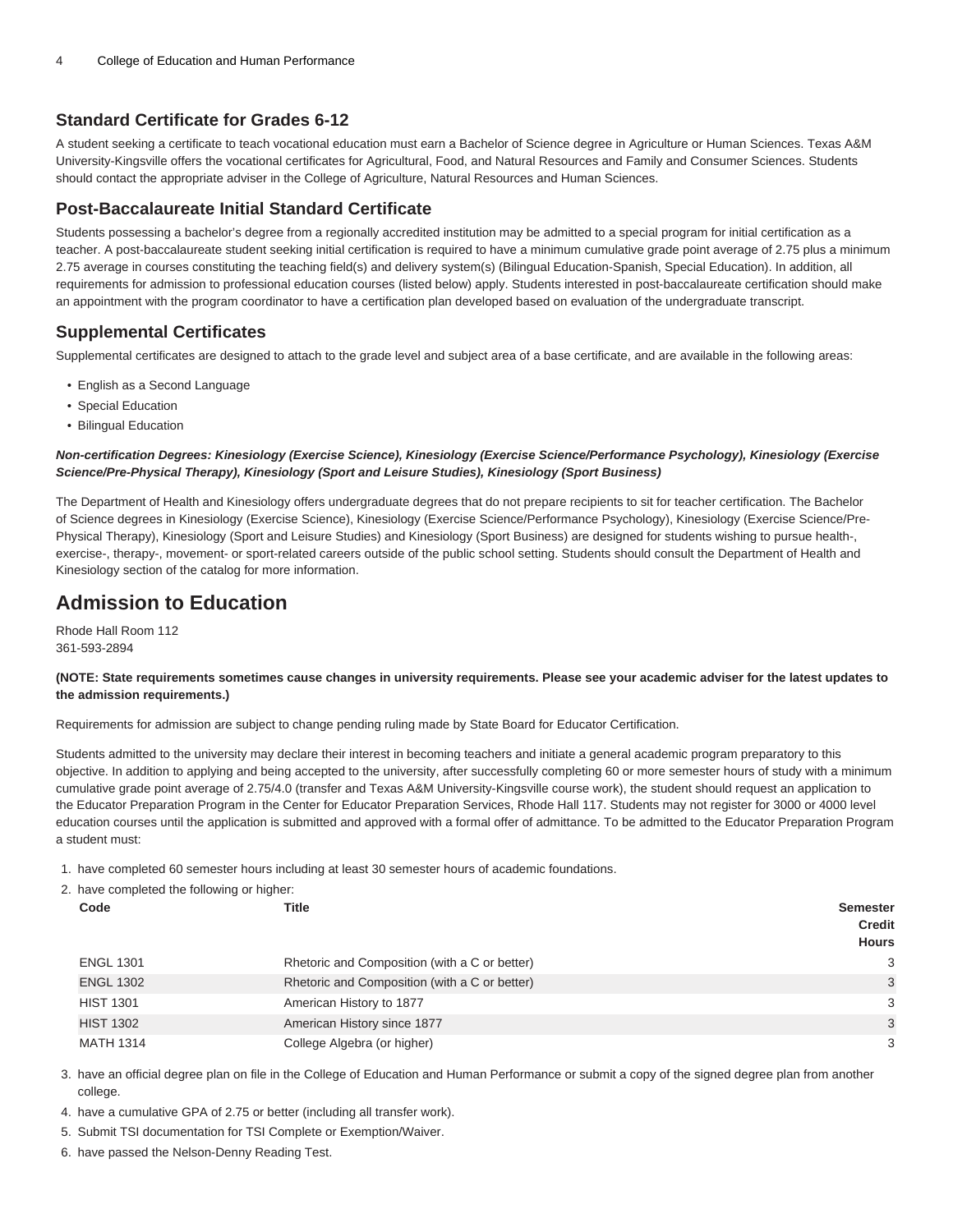- 7. have signed disclosure and consent forms required for participation in field experiences and student teaching. Schools participating in the fieldbased program may require criminal record checks on persons interacting on a daily basis with students. Applications for a Texas teaching certificate must report any previous arrest, indictment, conviction and/or deferred adjudication to the Texas Board for Educator Certification. SBEC requires fingerprinting to verify a nationwide criminal history background check. An applicant with a criminal history may be denied certification.
- 8. have completed critical thinking requirements (EDED 1301 or approved substitute).
- 9. have completed an interview or other screening instrument to determine if the applicant's knowledge, experience, skills, and aptitude are appropriate for the certificate sought.
- 10. have a minimum of 12 semester credit hours in the subject-specific content area for the certification sought, or if seeking Math or Science certification, have a minimum of 15 semester credit hours in Math or Science.

Student must maintain a 2.75/4.0 grade point average to remain in the teacher preparation program. No education course (prefixes EDBL, EDED, EDRG, EDSE) may be counted toward any degree leading to teacher certification unless the grade is at least a C.

# **Admission to Student Teaching**

Students are expected to plan their programs, if possible, so they are registered for not more than a maximum of 12 semester hours (6 hours are student teaching) when taking student teaching. Any exception must be approved by a student's department chair or the dean of the College of Education and Human Performance. To be eligible to register for student teaching a student must:

- 1. be in good standing with the educator preparation program;
- 2. have successfully completed all course work required field experiences
- 3. have a cumulative grade point average of at least 2.75/4.0 overall (transfer and TAMUK work) and at least a 2.75 average or above in the teaching field(s) and/or delivery systems (bilingual, special education).
- 4. have completed all education courses (except EDED 4613 and EDED 4623) Exceptions:
	- a. Secondary/All-level students may take EDRG 4314 during student teaching.
	- b. Students with financial aid may take enough courses to maintain aid funding.
	- c. For other circumstances, call the Center for Educator Preparation Services and make an appointment for advising
- 5. passing score on TExES content area exam
- 6. passing score on TExES Pedagogy and Professional Responsibilities EC-12 exam
- 7. submit an application for student teaching (available in the CEPS, Rhode Hall 117.)
- 8. have submitted the results of a tuberculin test (within 180 days of student teaching).

### **Communication Skills**

Effective September 1, 1992, all freshmen and transfer students entering Texas A&M University-Kingsville must demonstrate minimum communication skills. Students in the College of Education and Human Performance must pass ENGL 1302 with a grade of C or better to meet the requirement. Students in other colleges should contact their advisers for specific communication requirements.

### **Laboratory Fee**

For each laboratory course a fee of \$2 to \$30 is charged depending upon cost of materials used in the course.

# **Support Units and Special Resources**

### **The Education Materials Center**

The Education Materials Center located on the second floor of the James C. Jernigan Library houses a Curriculum Collection and a Bilingual Collection of print and nonprint materials. The collections include elementary and secondary state-adopted textbooks, curriculum materials and juvenile literature with special emphasis on award winning books, multicultural books and thematic units.

### **Human Performance Laboratory**

The Department of Health and Kinesiology operates the Human Performance Laboratory (HPL) which is located in the Health and Recreation Building. The HPL is designed for instruction and research in the evaluation of human performance and health-related fitness variables in both competitive athletes and the general public.

# **Marc Cisneros Center for Young Children**

#### Marisol Loredo, Director

Marc Cisneros Center for Young Children. MSC 138. Extension 2219.

The Marc Cisneros Center for Young Children is the laboratory in which students observe and gain practical experience working with young children and their parents. Several courses in the Department of Human Sciences require observation and/or participation at the Center. Students from other